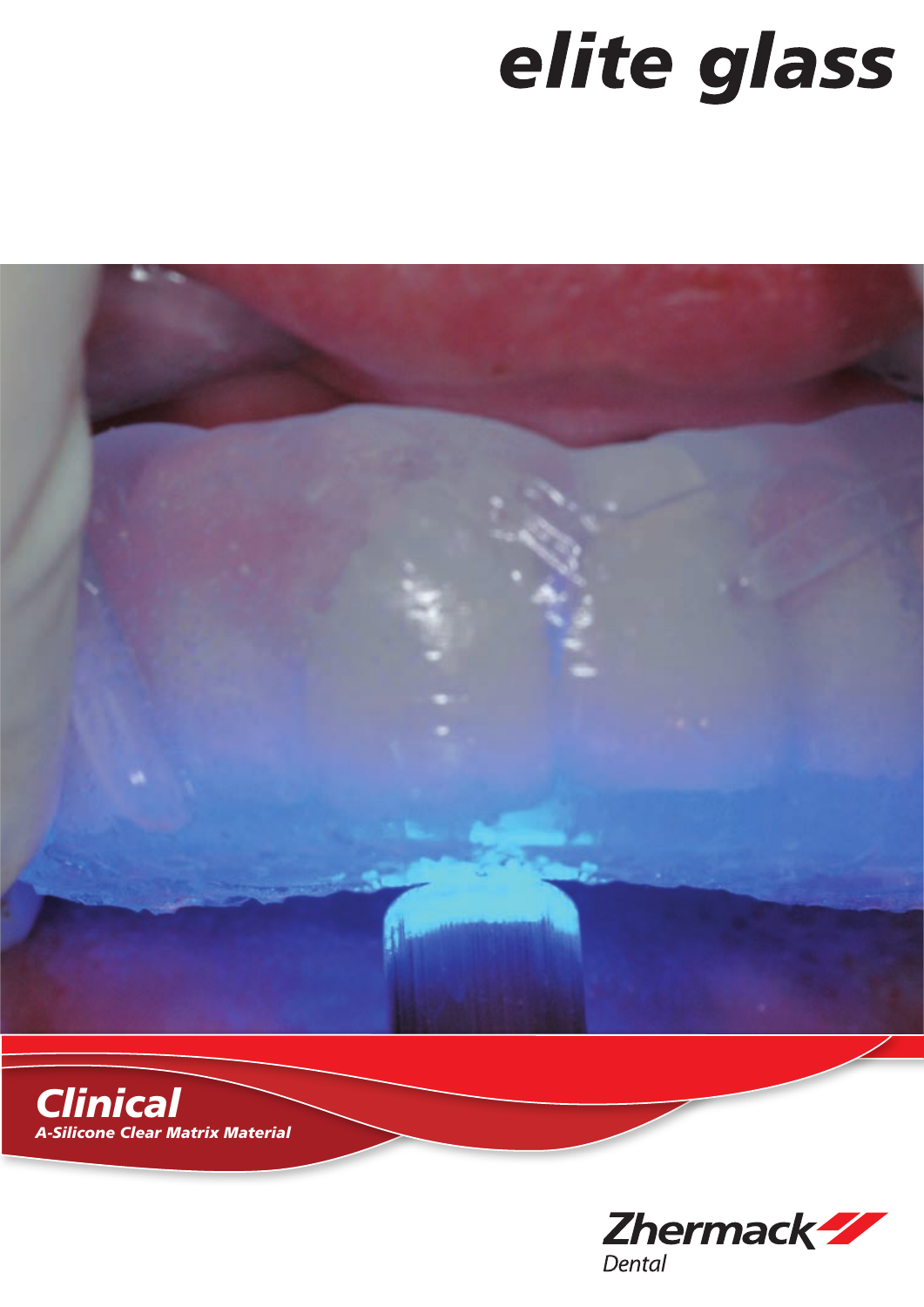## *elite glass* **The clarity of detail**

**ELITE GLASS** is the new A-silicone from **ZHERMACK** in 50 ml automix cartridges for the construction of extremely transparent matrices, used for the direct processing of **cosmetic restorations.**

## **OPERATING VERSATILITY**

**ELITE GLASS** can be used in a **variety of clinical situations,** processing the matrix directly from the mouth of the patient (e.g. pigmentations) or alternatively indirectly, based on a model (e.g. fixing gaps, correcting rotations, fractures, dental anomalies, temporary crowns).





## **EXTREME TRANSPARENCY**

The new formulation of **ELITE GLASS** ensures **highly transparent** matrices, guaranteeing the **perfect photopolymerisation** of the composite used for the restoration.

## **IDEAL RIGIDITY**

The ideal rigidity of the matrices created using **ELITE GLASS** ensures **the original shape** remains unaltered, and simplifies repositioning **without deformations.**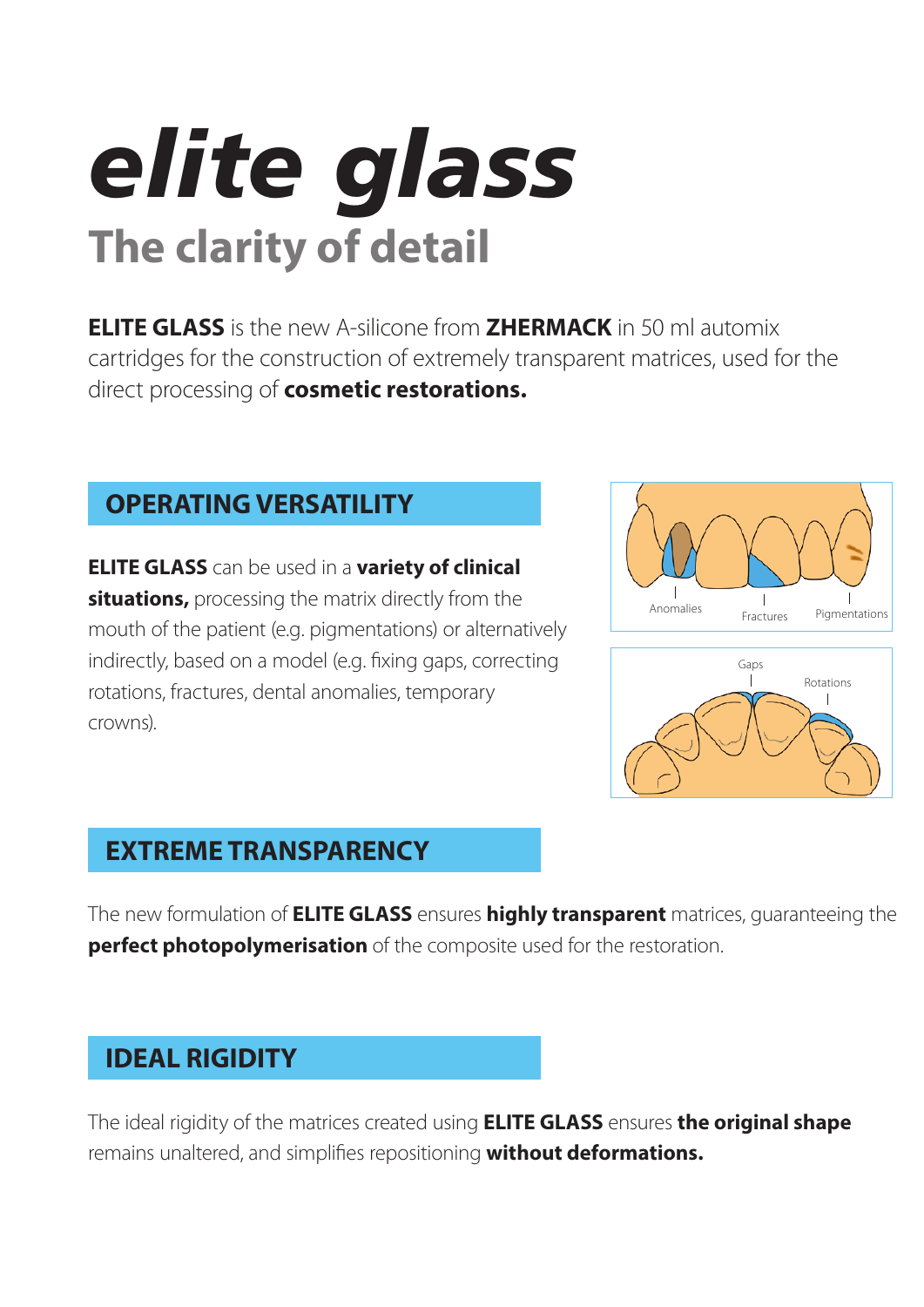## **QUALITY AESTHETIC RESULTS**

The matrices created using **ELITE GLASS** allow **excellent aesthetic results** to be achieved in a **short time,** simplifying the clinical procedures.

#### DIRECT CLINICAL CASE



Initial case



Preparation of the veneer



Repositioning the matrix made with ELITE GLASS in the mouth, making sure not to leave gaps between the matrix and the teeth. Photopolymerise through the matrix\*\*



Creation of the matrix with ELITE GLASS: leave at least 2 mm of silicone around teeth\*



Treatment of the surface\*\*



Finishing the composite: remove the excess material and polish\*\*



Make sure there are no defects in the area involved in the impression



Application of the composite, starting from the incisor zone and moving towards the cervical edge



End result

\*Important: remember to trim the level of material at least when first used \*\*Follow the instructions provided by the manufacturer of the composite

### **TECHNICAL DATA**

| Working time  |        |
|---------------|--------|
| Time in mouth | 1'30'' |
| Setting time  | 2'10'' |

The working time is intended from the beginning of the mixing at 23°C (73°F), the time in mouth is intended at 35°C (95°F)